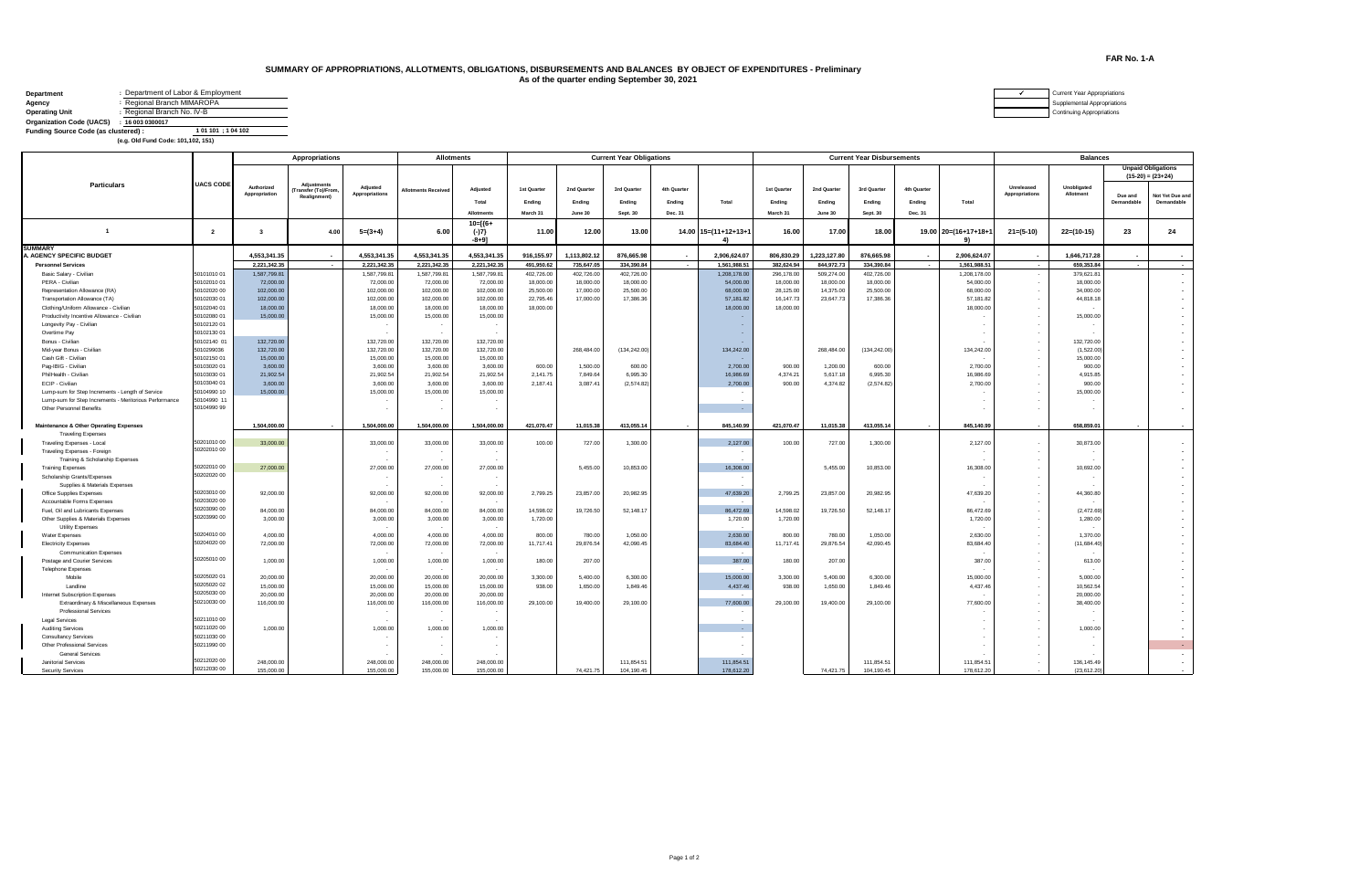|                                                                                      |                            | Appropriations              |                                          |                          | <b>Allotments</b>          |                                                      |                      |                         | <b>Current Year Obligations</b> |             |                                       |                      |                         | <b>Current Year Disbursements</b> |             | <b>Balances</b>               |                |                          |                       |                                    |
|--------------------------------------------------------------------------------------|----------------------------|-----------------------------|------------------------------------------|--------------------------|----------------------------|------------------------------------------------------|----------------------|-------------------------|---------------------------------|-------------|---------------------------------------|----------------------|-------------------------|-----------------------------------|-------------|-------------------------------|----------------|--------------------------|-----------------------|------------------------------------|
|                                                                                      |                            |                             |                                          |                          |                            |                                                      |                      |                         |                                 |             |                                       |                      |                         |                                   |             |                               |                |                          |                       | <b>Unpaid Obligations</b>          |
|                                                                                      |                            |                             |                                          |                          |                            |                                                      |                      |                         |                                 |             |                                       |                      |                         |                                   |             |                               |                |                          |                       | $(15-20) = (23+24)$                |
| <b>Particulars</b>                                                                   | <b>UACS CODE</b>           | Authorized                  | Adjustments<br><b>Transfer (To)/From</b> | Adjusted                 | <b>Allotments Received</b> | Adjusted                                             | 1st Quarter          | 2nd Quarter             | 3rd Quarter                     | 4th Quarter |                                       | 1st Quarter          | 2nd Quarter             | 3rd Quarter                       | 4th Quarter |                               | Unreleased     | Unobligated              |                       |                                    |
|                                                                                      |                            | Appropriation               | <b>Realignment</b> )                     | <b>Appropriations</b>    |                            | Total                                                |                      |                         |                                 |             | Total                                 |                      |                         |                                   |             |                               | Appropriations | Allotment                | Due and<br>Demandable | Not Yet Due and<br>Demandable      |
|                                                                                      |                            |                             |                                          |                          |                            |                                                      | Ending<br>March 31   | Ending                  | Ending<br>Sept. 30              | Ending      |                                       | Ending<br>March 31   | Ending                  | Ending<br>Sept. 30                | Ending      | Total                         |                |                          |                       |                                    |
|                                                                                      |                            |                             |                                          |                          |                            | Allotments                                           |                      | June 30                 |                                 | Dec. 31     |                                       |                      | June 30                 |                                   | Dec. 31     |                               |                |                          |                       |                                    |
| $\overline{1}$                                                                       | $\overline{2}$             | $\overline{\mathbf{3}}$     | 4.00                                     | $5=(3+4)$                | 6.00                       | $10 = [\{6 +$<br>$(-)7$<br>$-8 + 91$                 | 11.00                | 12.00                   | 13.00                           |             | $14.00$ $15=(11+12+13+7)$<br><b>4</b> | 16.00                | 17.00                   | 18.00                             | 19.00       | $20=(16+17+18+1)$<br>-91      | $21=(5-10)$    | $22=(10-15)$             | 23                    | 24                                 |
| Other General Services                                                               | 50212990 00                | 299,000.00                  |                                          | 299,000.00               | 299,000.00                 | 299,000.00                                           |                      |                         |                                 |             |                                       |                      |                         |                                   |             |                               |                | 299,000,00               |                       | $\sim$                             |
| Repairs & Maintenance                                                                | 5021304000                 |                             |                                          |                          |                            |                                                      |                      |                         |                                 |             |                                       |                      |                         |                                   |             |                               |                |                          |                       | $\overline{\phantom{a}}$           |
| R & M - Buildings & other structures                                                 |                            |                             |                                          |                          |                            |                                                      |                      |                         |                                 |             |                                       |                      |                         |                                   |             |                               |                |                          |                       | $\overline{\phantom{a}}$           |
| R & M - Machinery and Equipment<br>Office Equipment                                  | 50213050 02                | 7,000.00                    |                                          | 7,000.00                 | 7,000.00                   | 7,000.00                                             |                      | 500.00                  |                                 |             | 500.00                                |                      | 500.00                  |                                   |             | 500.00                        |                | 6,500.00                 |                       |                                    |
| Information & Communication Technology                                               | 50213050 03                |                             |                                          |                          |                            |                                                      |                      |                         |                                 |             |                                       |                      |                         |                                   |             |                               |                |                          |                       |                                    |
| R & M - Motor Vehicle                                                                | 50213060 01                | 172,000.00                  |                                          | 172,000.00               | 172,000.00                 | 172,000.00                                           |                      | 112,128.99              | 24,750.00                       |             | 136,878.99                            |                      | 112,128.99              | 24,750.00                         |             | 136,878.99                    |                | 35,121.01                |                       | $\sim$                             |
| R & M - Furniture & Fixtures                                                         | 50213070 00                |                             |                                          | $\sim$                   | $\overline{\phantom{a}}$   | $\sim$                                               |                      |                         |                                 |             |                                       |                      |                         |                                   |             |                               |                |                          |                       | $\overline{\phantom{a}}$           |
| R & M - Leased Assets Improvements                                                   | 50213090 00                |                             |                                          | $\sim$                   | $\sim$                     | $\sim$                                               |                      |                         |                                 |             |                                       |                      |                         |                                   |             |                               |                | $\sim$                   |                       |                                    |
| Taxes, Insurance Premiums and Other Fees                                             |                            |                             |                                          |                          |                            | $\sim$                                               |                      |                         |                                 |             |                                       |                      |                         |                                   |             |                               |                |                          |                       |                                    |
| Taxes, Duties and Licenses                                                           | 50215010 00                |                             |                                          |                          |                            |                                                      |                      |                         |                                 |             |                                       |                      |                         |                                   |             |                               |                |                          |                       |                                    |
| <b>Fidelity Bond Premiums</b>                                                        | 50215020 00                | 10,000.00                   |                                          | 10,000.00                | 10,000.00                  | 10,000.00                                            | 3,375.00             | 1,500.00                |                                 |             | 4.875.00                              | 3,375.00             | 1,500.00                |                                   |             | 4,875.00                      |                | 5,125.00                 |                       |                                    |
| Insurance Expenses                                                                   | 50215030 00                | 8,000.00                    |                                          | 8,000.00                 | 8,000.00                   | 8,000.00                                             | 6,096.18             |                         |                                 |             | 6,096.18                              | 6.096.18             |                         |                                   |             | 6,096.18                      |                | 1,903.82                 |                       |                                    |
| Other Maintenance & Operating Expenses                                               | 50299010 00                |                             |                                          |                          |                            | $\overline{\phantom{a}}$                             |                      |                         |                                 |             |                                       |                      |                         |                                   |             |                               |                |                          |                       |                                    |
| <b>Advertising Expenses</b><br>Printing & Publication Expenses                       | 50299020 00                |                             |                                          |                          |                            | $\overline{\phantom{a}}$<br>$\overline{\phantom{a}}$ |                      |                         |                                 |             |                                       |                      |                         |                                   |             |                               |                |                          |                       |                                    |
| <b>Representation Expenses</b>                                                       | 50299030 00                | 26,000.00                   |                                          | 26,000.00                | 26,000.00                  | 26,000.00                                            |                      |                         |                                 |             | ×.                                    |                      |                         |                                   |             |                               |                | 26,000.00                |                       |                                    |
| Transportation and Delivery Expenses                                                 | 50299040 00                |                             |                                          |                          |                            |                                                      |                      |                         |                                 |             |                                       |                      |                         |                                   |             |                               |                |                          |                       |                                    |
| Rent/Lease Expenses                                                                  |                            |                             |                                          |                          |                            |                                                      |                      |                         |                                 |             |                                       |                      |                         |                                   |             |                               |                |                          |                       |                                    |
| Rents - Building & Structures                                                        | 50299050 01                |                             |                                          |                          |                            |                                                      | 318,384.00           | (318, 384.00)           |                                 |             |                                       | 318,384.00           | (318.384.00)            |                                   |             |                               |                |                          |                       |                                    |
| Rents - Equipment                                                                    | 50299050 04                |                             |                                          |                          | $\overline{\phantom{a}}$   | $\overline{\phantom{a}}$                             |                      |                         |                                 |             |                                       |                      |                         |                                   |             |                               |                |                          |                       |                                    |
| Rents - Living Quarters                                                              | 50299050 05                |                             |                                          |                          |                            |                                                      |                      |                         |                                 |             |                                       |                      |                         |                                   |             |                               |                |                          |                       |                                    |
| Subscription Expenses                                                                | 50299070 99                | 3,000.00                    |                                          | 3,000.00                 | 3,000.00                   | 3,000.00                                             |                      |                         |                                 |             |                                       |                      |                         |                                   |             |                               |                | 3,000.00                 |                       |                                    |
| Other Maintenace & Operating Expenses                                                | 50299990 00                | 88,000.00                   |                                          | 88,000.00                | 88,000.00                  | 88,000.00                                            | 27.962.61            | 33,769.60               | 6,586.15                        |             | 68,318.36                             | 27.962.61            | 33,769.60               | 6,586.15                          |             | 68.318.36                     |                | 19,681.64                |                       | $\sim$                             |
|                                                                                      |                            |                             |                                          |                          |                            |                                                      |                      |                         |                                 |             |                                       |                      |                         |                                   |             |                               |                |                          |                       |                                    |
| <b>Capital Outlays</b><br>Property, Plant and Equipment Outlay                       |                            | 345,000.00                  |                                          | 345,000.00               | 345,000.00                 | 345,000.00                                           |                      | 328,353.88              |                                 |             | 328,353.88                            |                      | 328,353.88              |                                   |             | 328,353.88                    |                | 16,646.12                |                       |                                    |
| Machinery and Equipment Outlay                                                       |                            |                             |                                          |                          |                            |                                                      |                      |                         |                                 |             |                                       |                      |                         |                                   |             |                               |                |                          |                       |                                    |
| Office Equipment                                                                     | 50604050 03                | 345,000.00                  |                                          | 345,000.00               | 345,000.00                 | 345,000.00                                           |                      | 328,353.88              |                                 |             | 328,353.88                            |                      | 328,353.88              |                                   |             | 328, 353.88                   |                | 16,646.12                |                       | $\overline{a}$                     |
| Printing Equipment<br><b>Transportation Equipment Outlay</b>                         | 50604050 12                |                             |                                          |                          |                            |                                                      |                      |                         |                                 |             |                                       |                      |                         |                                   |             |                               |                |                          |                       | $\sim$<br>$\overline{\phantom{a}}$ |
| Motor Vehicles                                                                       | 50604060 01                |                             |                                          |                          |                            |                                                      |                      |                         |                                 |             |                                       |                      |                         |                                   |             |                               |                |                          |                       |                                    |
| Furniture, Fixtures and Books Outlay                                                 |                            |                             |                                          |                          |                            |                                                      |                      |                         |                                 |             |                                       |                      |                         |                                   |             |                               |                |                          |                       |                                    |
| Furniture & Fixtures<br>Books                                                        | 50604070 01<br>50604070 02 |                             |                                          |                          |                            |                                                      |                      |                         |                                 |             |                                       |                      |                         |                                   |             |                               |                |                          |                       |                                    |
|                                                                                      |                            |                             |                                          |                          |                            |                                                      |                      |                         |                                 |             |                                       |                      |                         |                                   |             |                               |                |                          |                       |                                    |
| LOCALLY-FUNDED PROJECT<br>Maintenance & Other Operating Expenses                     |                            | 482,999.00<br>482,999.00    | $\overline{\phantom{a}}$                 | 482,999.00<br>482,999.00 | 482,999.00<br>482,999.00   | 482,999.00<br>482,999.00                             | 3,134.88<br>3,134.88 | 38.785.81<br>38,785.81  | 129,220.00<br>129,220.00        | $\sim$      | 171,140.69<br>171,140.69              | 3,134.88<br>3,134.88 | 38,785.81<br>38,785.81  | 129,220.00<br>129,220.00          |             | 171.140.69<br>171,140.69      |                | 311,858.31<br>311,858.31 |                       |                                    |
| <b>Training Expenses</b>                                                             | 50202010 00                | 50,000.00                   |                                          | 50,000,00                | 50,000.00                  | 50,000.00                                            |                      |                         |                                 |             |                                       |                      |                         |                                   |             |                               |                | 50,000.00                |                       |                                    |
| Office Supplies                                                                      | 50203010 00                | 134,999.00                  |                                          | 134,999.00               | 134,999.00                 | 134,999.00                                           |                      |                         | 35,660.00                       |             | 35,660.00                             |                      |                         | 35,660.00                         |             | 35,660.00                     |                | 99,339.00                |                       |                                    |
| Internet Subscription Expenses<br>R & M - Machinery and Equipment                    | 50205030 00                | 150,000.00                  |                                          | 150,000,00               | 150,000.00                 | 150,000.00                                           | 3,134.88             | 38,785.81               | 26,880.00                       |             | 68,800.69                             | 3.134.88             | 38,785.81               | 26,880.00                         |             | 68,800.69                     |                | 81.199.31                |                       |                                    |
| Information & Communication Technology                                               | 50213050 03                | 50,000.00                   |                                          | 50,000.00                | 50,000.00                  | 50,000.00                                            |                      |                         |                                 |             |                                       |                      |                         |                                   |             |                               |                | 50,000.00                |                       | $\overline{\phantom{a}}$           |
| Subscription                                                                         | 50299070 00                | 74.000.00                   |                                          | 74,000.00                | 74,000.00                  | 74.000.00                                            |                      |                         | 66,680.00                       |             | 66,680.00                             |                      |                         | 66,680.00                         |             | 66,680.00                     |                | 7,320.00                 |                       |                                    |
| Information & Communication Technology Equipment (mobile) 50205020 01                |                            | 24,000.00                   |                                          | 24,000.00                | 24,000.00                  | 24,000.00                                            |                      |                         |                                 |             |                                       |                      |                         |                                   |             |                               |                | 24,000.00                |                       | $\overline{\phantom{a}}$           |
| <b>Capital Outlays</b>                                                               |                            |                             |                                          |                          |                            |                                                      |                      |                         |                                 |             |                                       |                      |                         |                                   |             |                               |                |                          |                       |                                    |
| Property, Plant and Equipment Outlay                                                 |                            |                             |                                          |                          |                            |                                                      |                      |                         |                                 |             |                                       |                      |                         |                                   |             |                               |                |                          |                       |                                    |
| Machinery and Equipment Outlay<br>Information and Communication Technology Equipment | 50604050 03                |                             |                                          |                          |                            |                                                      |                      |                         |                                 |             |                                       |                      |                         |                                   |             |                               |                |                          |                       | $\overline{\phantom{a}}$           |
|                                                                                      |                            |                             |                                          |                          |                            |                                                      |                      |                         |                                 |             |                                       |                      |                         |                                   |             |                               |                |                          |                       |                                    |
| . AUTOMATIC APPROPRIATIONS<br><b>Personnel Services</b>                              |                            | 193,308.48                  |                                          | 193,308.48               | 193,308.48                 | 193,308.48                                           | 32,218.08            | 80,545.20               | 32,218.08                       |             | 144,981.36                            | 33,897.60            | 78,865.68               | 32,218.08                         |             | 144,981.36                    |                | 48,327.12                |                       |                                    |
| Retirement and Life Insurance Premiums                                               | 50103010 00                | 193,308.48                  |                                          | 193,308.48               | 193,308.48                 | 193,308.48                                           | 32,218.08            | 80,545.20               | 32.218.08                       |             | 144,981.36                            | 33,897.60            | 78,865.68               | 32,218.08                         |             | 144.981.36                    |                | 48,327.12                |                       | $\overline{\phantom{a}}$           |
|                                                                                      |                            |                             |                                          |                          |                            |                                                      |                      |                         |                                 |             |                                       |                      |                         |                                   |             |                               |                |                          |                       |                                    |
| . SPECIAL PURPOSE FUNDS<br>Miscellaneous Personnel Benefits Fund                     |                            |                             |                                          |                          |                            |                                                      |                      |                         |                                 |             |                                       |                      |                         |                                   |             |                               |                |                          |                       |                                    |
| <b>Personnel Services</b>                                                            |                            |                             |                                          |                          |                            |                                                      |                      |                         |                                 |             |                                       |                      |                         |                                   |             |                               |                |                          |                       |                                    |
| Collective Negotiation Agreement Incentive - Civilian                                | 50102990 11                |                             |                                          |                          |                            |                                                      |                      |                         |                                 |             |                                       |                      |                         |                                   |             |                               |                |                          |                       |                                    |
| Productivity Enhancement Incentive - Civilian<br>Performance Based Bonus - Civilian  | 50102990 12<br>50102990 14 |                             |                                          |                          | $\overline{\phantom{a}}$   | $\overline{\phantom{a}}$                             |                      |                         |                                 |             | $\sim$                                |                      |                         |                                   |             |                               |                |                          |                       |                                    |
| Other Personnel Benefits                                                             | 50104990 99                |                             |                                          |                          |                            |                                                      |                      |                         |                                 |             |                                       |                      |                         |                                   |             |                               |                |                          |                       |                                    |
| Pension and Gratuity Fund                                                            |                            |                             |                                          |                          |                            |                                                      |                      |                         |                                 |             |                                       |                      |                         |                                   |             |                               |                |                          |                       |                                    |
| <b>Personnel Services</b><br>Terminal Leave Benefits - Civilian                      | 50104030 01                |                             |                                          |                          | $\sim$                     | $\sim$                                               |                      |                         |                                 |             |                                       |                      |                         |                                   |             |                               |                |                          |                       |                                    |
|                                                                                      |                            |                             |                                          |                          |                            |                                                      |                      |                         |                                 |             |                                       |                      |                         |                                   |             |                               |                |                          |                       |                                    |
|                                                                                      |                            |                             |                                          |                          |                            |                                                      |                      |                         |                                 |             |                                       |                      |                         |                                   |             |                               |                |                          |                       |                                    |
| <b>GRAND TOTAL</b>                                                                   |                            | 4,746,649.83                |                                          | 4,746,649.83             | 4,746,649.83               | 4,746,649.83                                         |                      | 948,374.05 1,194,347.32 | 908,884.06                      | $\sim$      | 3,051,605.43                          |                      | 840,727.89 1,301,993.48 | 908,884.06                        | $\sim$      | 3,051,605.43                  |                | 1,695,044.40             |                       |                                    |
|                                                                                      |                            |                             |                                          |                          |                            |                                                      |                      |                         |                                 |             |                                       |                      |                         |                                   |             |                               |                |                          |                       |                                    |
| <b>Certified Correct:</b>                                                            |                            | <b>Certified Correct:</b>   |                                          |                          |                            |                                                      |                      |                         |                                 |             |                                       |                      |                         |                                   |             | <b>Approved By:</b>           |                |                          |                       |                                    |
|                                                                                      |                            |                             |                                          |                          |                            |                                                      |                      |                         |                                 |             |                                       |                      |                         |                                   |             |                               |                |                          |                       |                                    |
|                                                                                      |                            |                             |                                          |                          |                            |                                                      |                      |                         |                                 |             |                                       |                      |                         |                                   |             |                               |                |                          |                       |                                    |
|                                                                                      |                            |                             |                                          |                          |                            |                                                      |                      |                         |                                 |             |                                       |                      |                         |                                   |             | D                             |                |                          |                       |                                    |
| RENATO Q. EAJARDO JR                                                                 |                            | FELIX G. BELZA JR.          |                                          |                          |                            |                                                      |                      |                         |                                 |             |                                       |                      |                         |                                   |             | <b>FRANCIS A. GONZALO JR.</b> |                |                          |                       |                                    |
| <b>Budget Officer Designate</b>                                                      |                            | <b>Accountant Designate</b> |                                          |                          |                            |                                                      |                      |                         |                                 |             |                                       |                      |                         |                                   |             | Director II                   |                |                          |                       |                                    |

**Date: 05 October 2021 Date: 05 October 2021 Date: 05 October 2021 Date:**